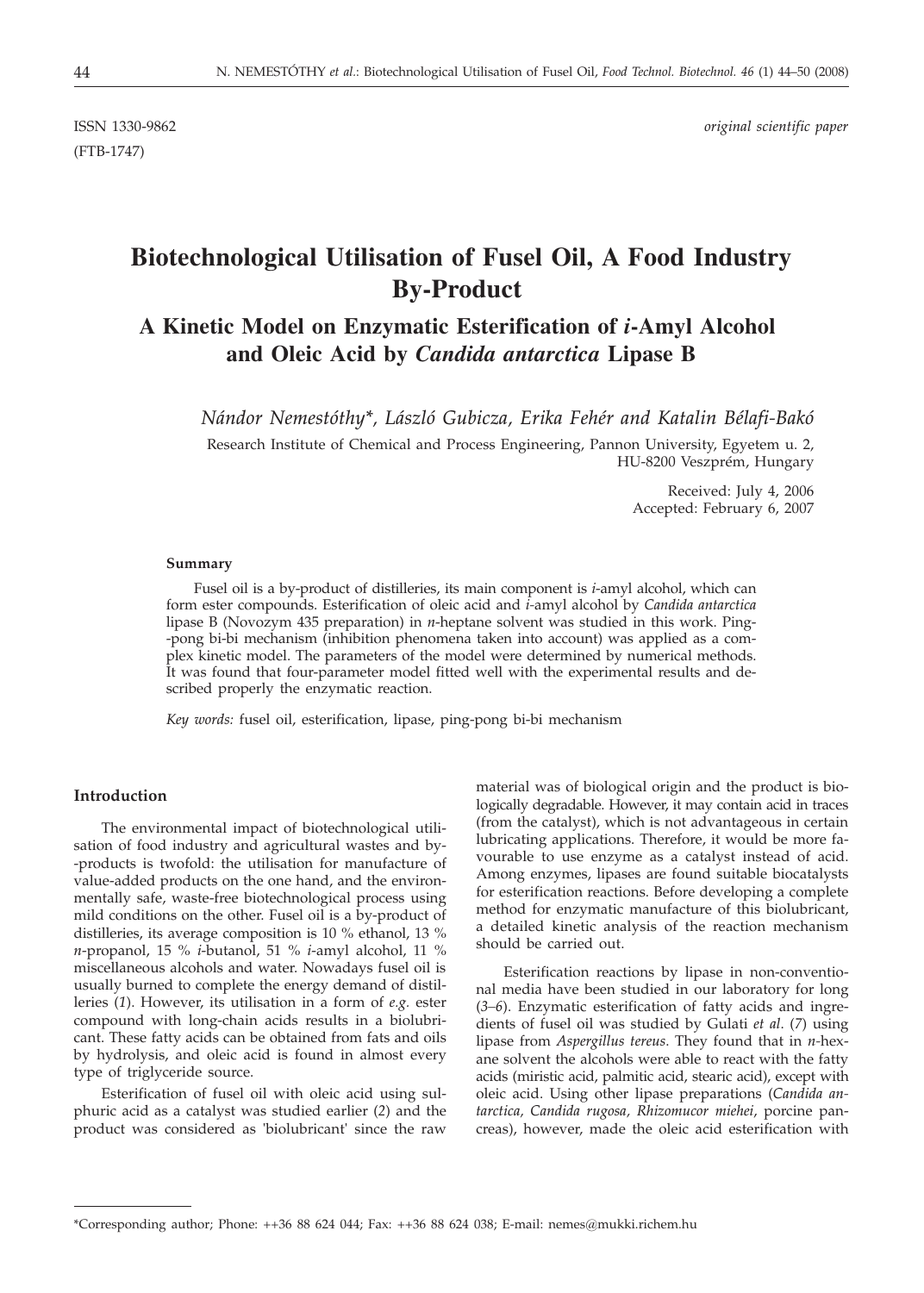similar low molecular mass alcohols possible. In Table 1 the results published on the kinetics of enzymatic esterification of oleic acid with short-chain alcohols in organic solvents are summarized.

Garcia *et al*. (*8*) studied the kinetics of *i*-propyl oleate formation by *Candida antarctica* lipase. The model used was an ordered bi-bi type containing 13 kinetic parameters, so it seemed too complicated, because it had high uncertainty. Esterification of butyl alcohol by *Candida rugosa* lipase was studied by Zaidi *et al*. (*9*), where ping- -pong bi-bi mechanism was assumed in the kinetic model with 5 parameters. However, the range of substrate concentration measured was quite narrow (0.1–1.0 mol/L), and the error of the modelling was found very high (28 %).

Immobilized *Rhizomucor miehei* lipase was applied for ethyl oleate synthesis by Oliveira *et al*. (*10*). In order to describe the kinetics, random bi-bi model was used which contained 4 parameters. However, the parameter values differed 15 orders of magnitude, implying that the effect of a certain parameter is nearly negligible compared to the others.

Esterification of ethyl alcohol and oleic acid by immobilized *Rhizomucor miehei* lipase was also studied by Goddard *et al.* (*11*). Michaelis-Menten model was used for the description of the reaction; however, different kinetics was used in each alcohol concentration, which is considered as a pseudo-one-substrate model.

Soluble porcine pancreatic lipase was applied for the ethyl oleate synthesis by Hazarika *et al*. (*12*). They assumed ping-pong mechanism as well, containing 4 parameters. However, the range of substrate concentration studied was even narrower (0.3–0.8 mol/L) than in the case of Zaidi *et al*. (*9*).

Description of the correct kinetics on the particular esterification reaction is even more difficult due to the various possible inhibition effects. As it is shown in Table 1, ethyl alcohol as a substrate was in all cases considered as inhibitor, while in the esterifications with other alcohols, both substrates were regarded as inhibitors.

To summarize, it seems from Table 1 that the kinetic models/parameters published so far cannot be considered

as a proper, detailed kinetic description of the enzymatic process for oleic acid esterification with short chain alcohols. Moreover, no data have been found on esterification with *i*-amyl alcohol. Therefore, our aim was to elaborate a proper, sophisticated model for this particular reaction.

## *Theory*

Kinetics of enzymatic reactions can be described by the well-known Michaelis-Menten model. For reactions having 2 substrates and 2 products (bi-bi reactions), its application is quite complicated since various mechanisms can be considered according to the order and rate of binding both substrates to the enzyme active sites and releasing the products from them (random, ordered, ping- -pong, *etc.*).

Since majority of the kinetic studies suggest ping- -pong bi-bi mechanism for the enzymatic esterification of oleic acid and short-chain alcohols, we have also considered it as an initial point for the description. According to Cleland (*13*) the ping-pong bi-bi mechanism can be outlined as follows:

$$
A + E \xleftarrow[k_1]{k_1} \underbrace{\left(\frac{EA}{FP}\right) \xleftarrow[k_3]{k_3} P + F + B \xleftarrow[k_5]{k_5} \xleftarrow[k_6]{k_6}}
$$
\n
$$
\xleftarrow[k_6]{k_5} \underbrace{\left(\frac{FB}{EQ}\right) \xleftarrow[k_7]{k_7}}_{k_8} Q + E \qquad \qquad /1/
$$

In the first step the enzyme *E* reacts with substrate *A* (oleic acid) forming an *AE* enzyme-substrate complex, which is transformed into *FP* modified complex by an internal rearrangement. Product *P* (water) comes off the complex, then the modified enzyme molecule *F* is able to react with substrate *B* (*i*-amyl alcohol), forming a new enzyme-substrate complex *FB*. It is transformed into an enzyme-product complex *EQ*, and then *Q* (*i*-amyl oleate) moves to the bulk solution. Finally, enzyme *E* becomes free and can react with another substrate *A* molecule. In Eq. 1 the reaction rate constants are shown  $(k_1-k_8)$ , among them  $k_1$ ,  $k_3$ ,  $k_5$  and  $k_7$  belong to the forward direction of the reaction, while the others to the backward direction

Table 1. Kinetic studies on esterification of oleic acid

| Alcohol                  | Enzyme                             | Model                                | Inhibition                  | Reference | Note                                                                                               |
|--------------------------|------------------------------------|--------------------------------------|-----------------------------|-----------|----------------------------------------------------------------------------------------------------|
| <i>i</i> -propyl alcohol | Novozym 435<br>Candida antarctica  | ordered bi-bi<br>13 parameters       | both S and P<br>competitive | (8)       | too many parameters fitted one<br>measurement;<br>high error of fitting                            |
| butyl alcohol            | immobilised<br>Candida rugosa      | ping-pong<br>bi-bi<br>5 parameters   | both acid<br>and alcohol    | (9)       | error is $28\%$ ;<br>narrow range of substrate<br>concentration $(0.1-1.0 \text{ mol/L})$          |
| ethyl alcohol            | immobilised<br>Rhizomucor miehei   | random bi-bi<br>4 parameters         | alcohol                     | (10)      | Difference between the<br>parameters is 15 orders of<br>magnitude; quasi-one-substrate<br>kinetics |
| ethyl alcohol            | immobilised<br>Rhizomucor miehei   | Michaelis-Menten<br>$2+1$ parameters | alcohol                     | (11)      | Different kinetics for each alcohol<br>concentration;<br>pseudo-one-substrate kinetics             |
| ethyl alcohol            | soluble, from<br>porcine pancrease | ping-pong bi-bi<br>4 parameters      | alcohol                     | (12)      | Narrow range of substrate<br>concentration $(0.3-0.8 \text{ mol/L})$                               |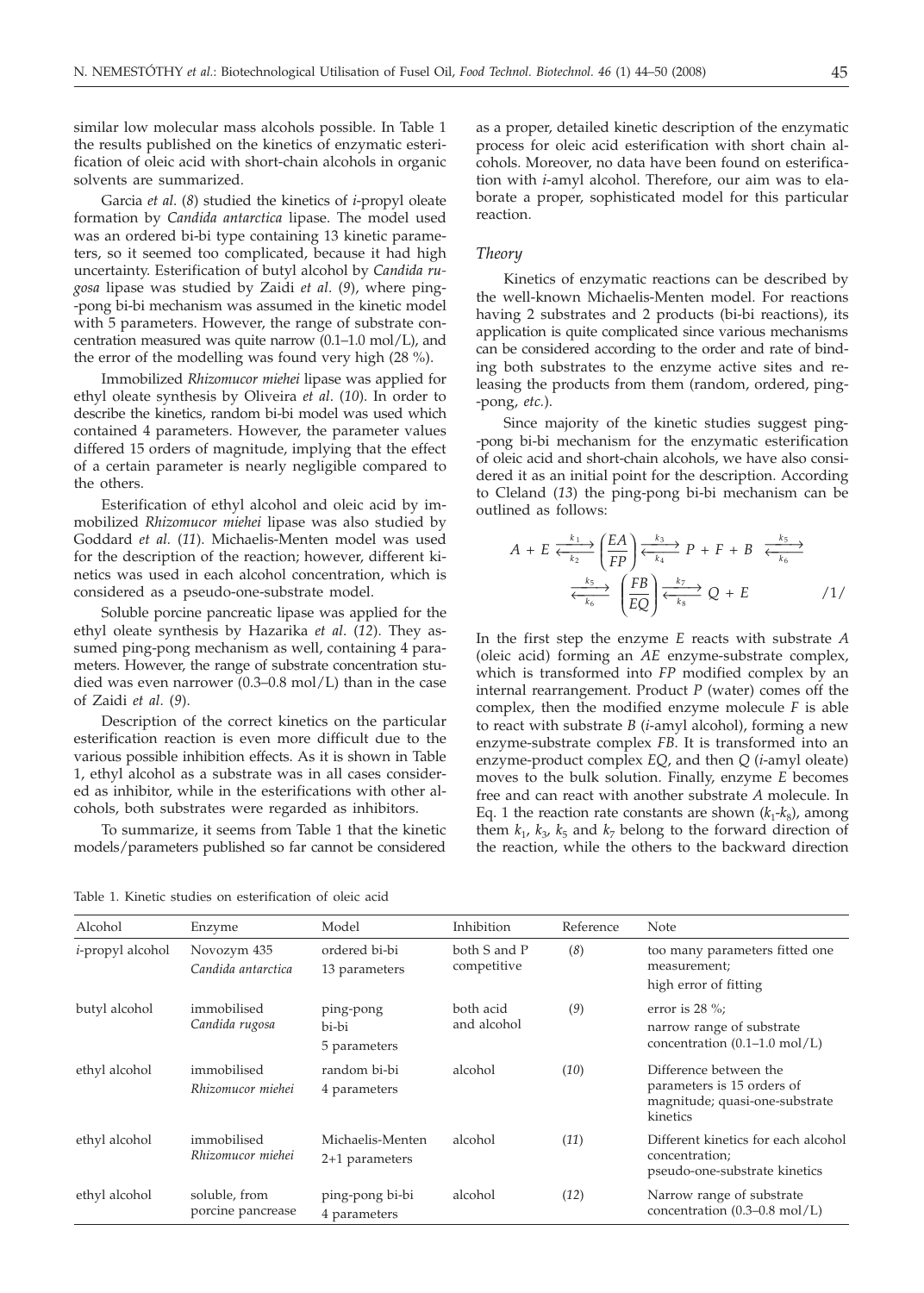(with negative sign). Summarising the steps, the formation rate of the product can be written as follows:

$$
v = \frac{(k_1 k_3 k_5 k_7 AB - k_2 k_4 k_6 k_8 PQ) E_0}{E + (EA + FP) + F + (FB + EQ)}
$$
 /2/

where  $E_0$  is the initial enzyme concentration and  $E$  is the actual enzyme concentration (the other capital letters mean the concentration of the particular compound). This model, however, is too complicated to be applied in practice. To simplify the situation, the main parameters influencing the rate of product formation are selected, as follows (*14*): the concentration of substrate *A* (first)/*i*-amyl alcohol; the concentration of substrate *B* (second); enzyme concentration; and the amount of products formed altogether.

Initial reaction rate can be described by including only the first three factors, taken into account the fact that product concentration is 0 at the beginning of the reaction:

$$
v = \frac{V_{\rm m}}{1 + \frac{K_{\rm A}}{[A]} + \frac{K_{\rm B}}{[B]}} \tag{3/}
$$

If substrate inhibition is considered as well, the three-parameter equation should be completed with another constant (*15*) and the following equation can be used:

$$
v = \frac{V_{\rm m}}{1 + \frac{K_{\rm A}}{[A]}\left(1 + \frac{[B]}{K_{\rm iB}}\right) + \frac{K_{\rm B}}{[B]}}\tag{4/}
$$

This model contains four parameters which can be further supplemented by the product inhibition factors. In this way two more parameters are added into the equation (Eq. 5). In this equation  $K'_{AB}$  parameter is the rate of the apparent product formation, the ping-pong parameter of the reaction:

$$
v = \frac{V_{\rm m}}{1 + \left(\frac{K_{\rm A}}{[A] + \frac{K_{\rm AB}[P]}{[A] \cdot [B]}\right) \left(1 + \frac{[B]}{K_{\rm iB}}\right) + \frac{K_{\rm B}}{[B]}\cdot \left(1 + \frac{[P]}{K_{\rm iP}}\right)} \quad /5 /
$$

where

$$
V_{\rm m} = \frac{k_3 k_7}{k_3 + k_7}, \quad K_{\rm A} = \frac{k_7 (k_2 + k_3)}{k_1 (k_3 + k_7)}, \quad K_{\rm B} = \frac{k_3 (k_6 + k_7)}{k_5 (k_3 + k_7)},
$$
  

$$
K_{\rm iP} = \frac{k_3}{k_4}, \quad K_{\rm iB} = \frac{k_5}{k_6} \quad \text{and} \quad K_{\rm AB} = \frac{k_2 k_4 (k_6 + k_7)}{k_1 k_5 (k_3 + k_7)}
$$

In our case, water is one of the products in esterification. But it is not only a product, a small amount of water should be present initially in the reaction mixture to keep in an active formation of the enzyme structure. At the beginning of the reaction, however, the initial concentration of water does not change significantly, therefore water content (*P*) can be considered as constant (its effect is negligible). Thus the equation can be simplified and a five-parameter equation can be obtained:

$$
v = \frac{V_{\rm m}}{1 + \left(\frac{K_{\rm A}}{[A]} + \frac{K_{\rm AB}}{[A] \cdot [B]}\right) \left(1 + \frac{[B]}{K_{\rm IB}}\right) + \frac{K_{\rm B}}{[B]}} \tag{6/}
$$

It can be seen that the difference between the fourand five-parameter equations (Eqs. 4 and 6) is the  $K_{AB}$ factor. Its influence is significant only in the case when concentrations of both substrates are very low. However, we do not plan to carry out measurements under these conditions, thus it is assumed that no significant difference will be observed in the modelling results obtained by using the two systems.

## **Materials and Methods**

Novozym 435 preparation was used in the esterification reaction. It is a commercial *Candida antarctica* lipase B (EC 3.1.1.3. triacylglycerol acylhydrolase) immobilized on a macroporous acrylic resin with a water content of 1–2 % by mass. The enzyme was provided as a gift by Novo Nordisk A/S (Denmark). The nominal activity of the catalytic preparation was approximately 7000 propyl laurate units (PLU) per gram. One PLU is defined as the number of µmol of *n*-propyl laurate obtained in the standard test corresponding to the esterification of lauric acid with *n*-propyl alcohol, after 15 min at atmospheric pressure.

The chemicals ethanol, *n*-heptane and oleic acid were purchased from Reanal (Hungary), diethyl ether from Spectrum 3D (Hungary), *i*-amyl oleate from Fluka (USA) and *i*-amyl alcohol from Sigma (USA). All the chemicals used were of analytical grade.

Experiments were carried out in a New Brunswick G24 shaking incubator in 100-cm3 flasks using *n*-heptane solvent containing the substrates (oleic acid and *i*-amyl alcohol) in various concentrations. The water level was adjusted to 0.1 % by mass (optimal concentration) before the measurements, taking into account the water content of the chemicals used.

The operational parameters during the kinetic experiments were 200 rpm and 30  $^{\circ}$ C. A mass of 0.01 g of immobilized lipase preparation was added to the incubated homogeneous reaction mixture to initiate the enzymatic reaction. Samples in duplicates were taken from the reaction mixture regularly.

#### *Analysis*

Water content of the chemicals and reaction mixtures was measured by Mettler DL35 type automatic Karl-Fisher titrator.

The concentrations of ester (formed) and oleic acid (consumed) were determined by an HP 5890 type GC. The parameters used during the determination are listed as follows: FFAP capillary column (Macherey-Nagel, Germany),  $25 \text{ m} \times 0.32 \text{ mm}$  i.d., with 0.50  $\mu$ m film thickness; FID detector; N<sub>2</sub> carrier gas 4.2 cm<sup>3</sup>/min; N<sub>2</sub> auxiliary gas 45.8 cm<sup>3</sup>/min; H<sub>2</sub> gas 35 cm<sup>3</sup>/min; air 120 cm<sup>3</sup>/min; injector temperature 250 °C; detector temperature 250 °C; temperature of the column 150 °C (isothermal). The total determination time necessary was 30 min.

#### **Results and Discussion**

#### *Reaction rate determination*

Experiments using substrate concentrations in the range of 0.4–6.0 and 0.2–2.0 mol/L of *i*-amyl alcohol and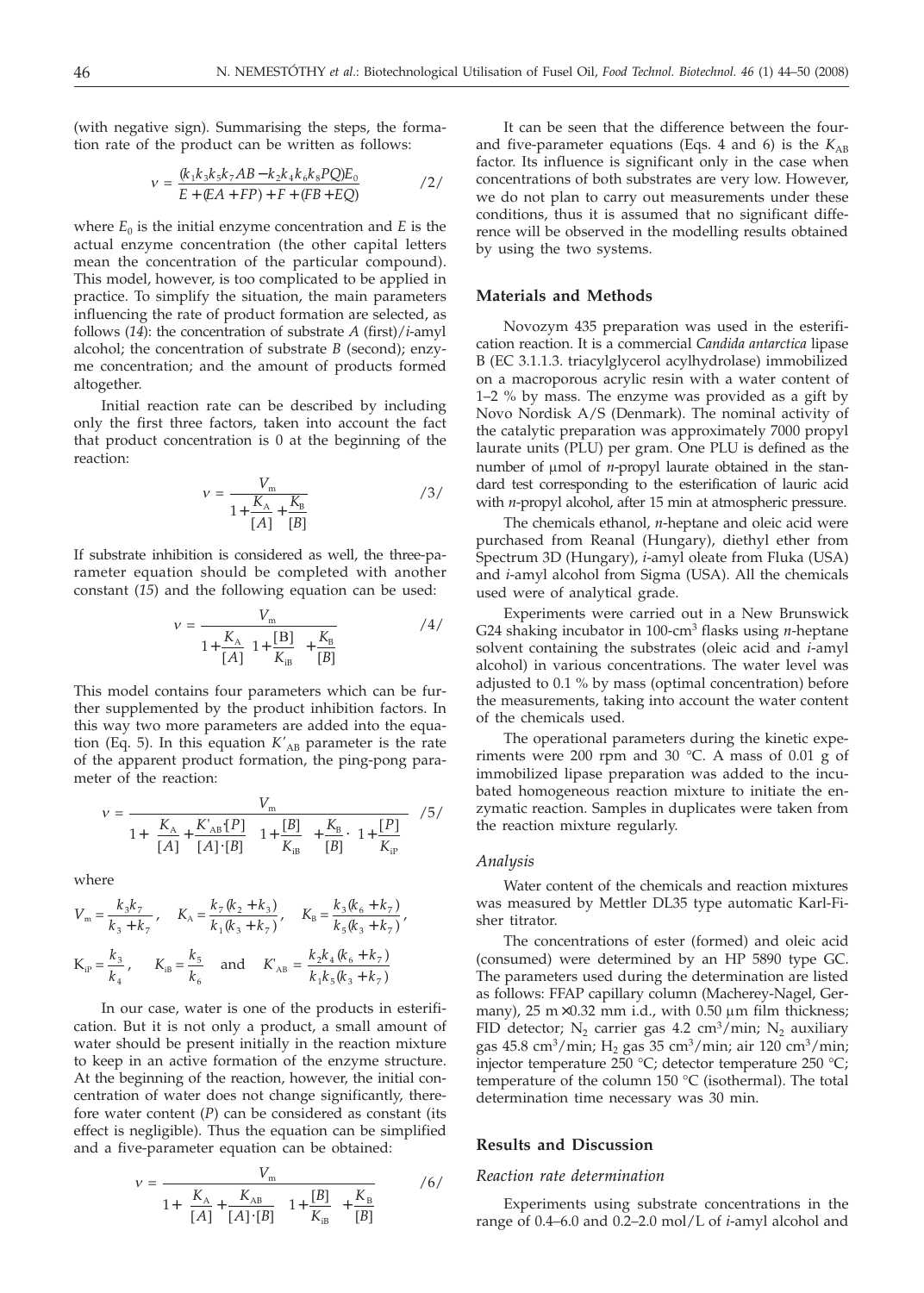oleic acid, respectively, were carried out at 30 °C temperature, with an optimal initial water content of 0.1 % by mass (determined earlier) (*16*) in *n*-heptane solvent. Progress curves of oleic acid consumption as a function of time were measured.

Gregory-Newton method was used to calculate the initial reaction rates from the data of progress curves (*17*). The initial reaction rate data were modified taking into account the amount of enzyme used. Thus the reaction rate values were obtained as  $\mu$ mol/(s ·  $g_{\text{enzyme}}$ ) and summarised in Table 2.

Table 2. Initial reaction rate data  $[\mu \text{mol}/(s \cdot g_{\text{enzvme}})]$  using various oleic acid (*c*OA) and *i*-amyl alcohol concentrations (*c*iAA) (all the concentrations in mol/L)

| c <sub>iAA</sub> | 0.4   | 1.0   | 2.0   | 4.0   | 6.0   |
|------------------|-------|-------|-------|-------|-------|
| COA              |       |       |       |       |       |
| 0.2              | 4.90  | 5.13  | 5.45  | 5.57  | 3.50  |
| 0.5              | 7.91  | 7.91  | 8.26  | 7.13  | 7.31  |
| 1.0              | 9.68  | 12.56 | 12.80 | 9.69  | 10.80 |
| 1.5              | 11.25 | 15.15 | 18.45 | 15.30 | 13.72 |
| 2.0              | 9.78  | 14.46 | 17.65 | 14.50 | 14.31 |

#### *Effect of immobilization on the mass transfer*

Since immobilised enzyme preparation was used in the experiments, it was important to decide, before the detailed kinetical analysis, whether the reaction rates measured were the real values of enzymatic reaction or influenced significantly by the diffusion rates of the compounds (from the bulk phase to the solid particle and *vice versa*).

The reaction and the diffusion take place simultaneously and the rate-limiting step is always the one which is slower. Using immobilised lipase preparations, rate of diffusion is usually not the limiting step (*18*).

In our measurements, a method described by Yadav and Lathi (*19*) was applied to determine the rate-limiting step, using the Weisz-Prater criteria. This method is based on the calculation and comparison of the two relevant relaxation times. The ratio of the relaxation time of biocatalysis rate,  $t_r$  and that of the diffusion rate,  $t_d$ shows which process should be considered as the limiting step.

The relaxation times can be defined as follows:

$$
t_r = \frac{C_0}{r(C_0)}
$$
 and  $t_d = \frac{D}{(k_{SL})^2}$  /7/

Oleic acid, having slower diffusivity, was chosen for the calculations, and the highest reaction rate-substrate concentration value-pair was taken from Table 2. Thus  $t_r$  was calculated as:

$$
t_{\rm r} = \frac{C_0}{r(C_0)} 2^5 \,\mathrm{s} \tag{8/}
$$

Diffusion constant (*D*) of oleic acid in *n*-heptane was determined according to Shibel method (*20*):

$$
D = k \frac{T}{\eta_{\rm B} V_{\rm S}^{1/3}} \tag{9}
$$

 $V<sub>S</sub>$  molar volume density was estimated from its critical volume  $(V<sub>C</sub>)$ :

$$
V_{\rm s} = 0.285 V_{\rm c}^{1.048} \tag{10}
$$

 $V<sub>C</sub>$  of oleic acid is 1152 cm<sup>3</sup>/mol, thus  $V<sub>S</sub>$  is obtained as  $460 \text{ cm}^3/\text{g}$ . In this way *D* diffusion coefficient is calculated as  $1.61 \cdot 10^{-5}$  cm<sup>2</sup>/s.

The mass transfer coefficient can be calculated (based on the Sherwood number) from the diffusion coefficient and the particle size:

$$
k_{\rm SL} = 2D/d \tag{11}
$$

The average diameter of Novozym 435 immobilised lipase preparation is 0.06 cm, thus the value of the mass transfer coefficient is  $5.3 \cdot 10^{-4}$  cm/s.

The relaxation time for the diffusion is calculated as:

$$
t_{\rm d} = \frac{D}{(k_{\rm SL})^2} = \frac{161 \cdot 10^{-5} / \left(\text{cm}^2/\text{s}\right)}{(5.3 \cdot 10^{-4} / \left(\text{cm/s}\right))^2} = 55.9 \text{ s} \quad /12 /
$$

Comparing the values of  $t_r$  and  $t_d$  it can be concluded that diffusion rate is three orders of magnitude higher than the reaction rate, thus the rates measured in the enzymatic process can be considered as the real reaction rates.

#### *Kinetic analysis*

In Fig. 1 the initial reaction rates are presented as a function of oleic acid (substrate 1) concentration, while in Fig. 2 the same data are shown as a function of *i*-amyl alcohol (substrate 2) concentration. It can be clearly seen that while oleic acid has a slight inhibition effect, *i*-amyl alcohol considerably inhibits the enzymatic reaction.

In the first step of the kinetic analysis the traditional linearization (graphic) methods were applied. Reciprocal data of the initial rates were plotted against the reciprocal data of the initial substrate concentrations (both) (Fig. 3). It can be seen in Fig. 3b that in lower substrate concen-



**Fig. 1.** Initial reaction rates as a function of oleic acid concentration at different *i*-amyl alcohol concentrations in mol/L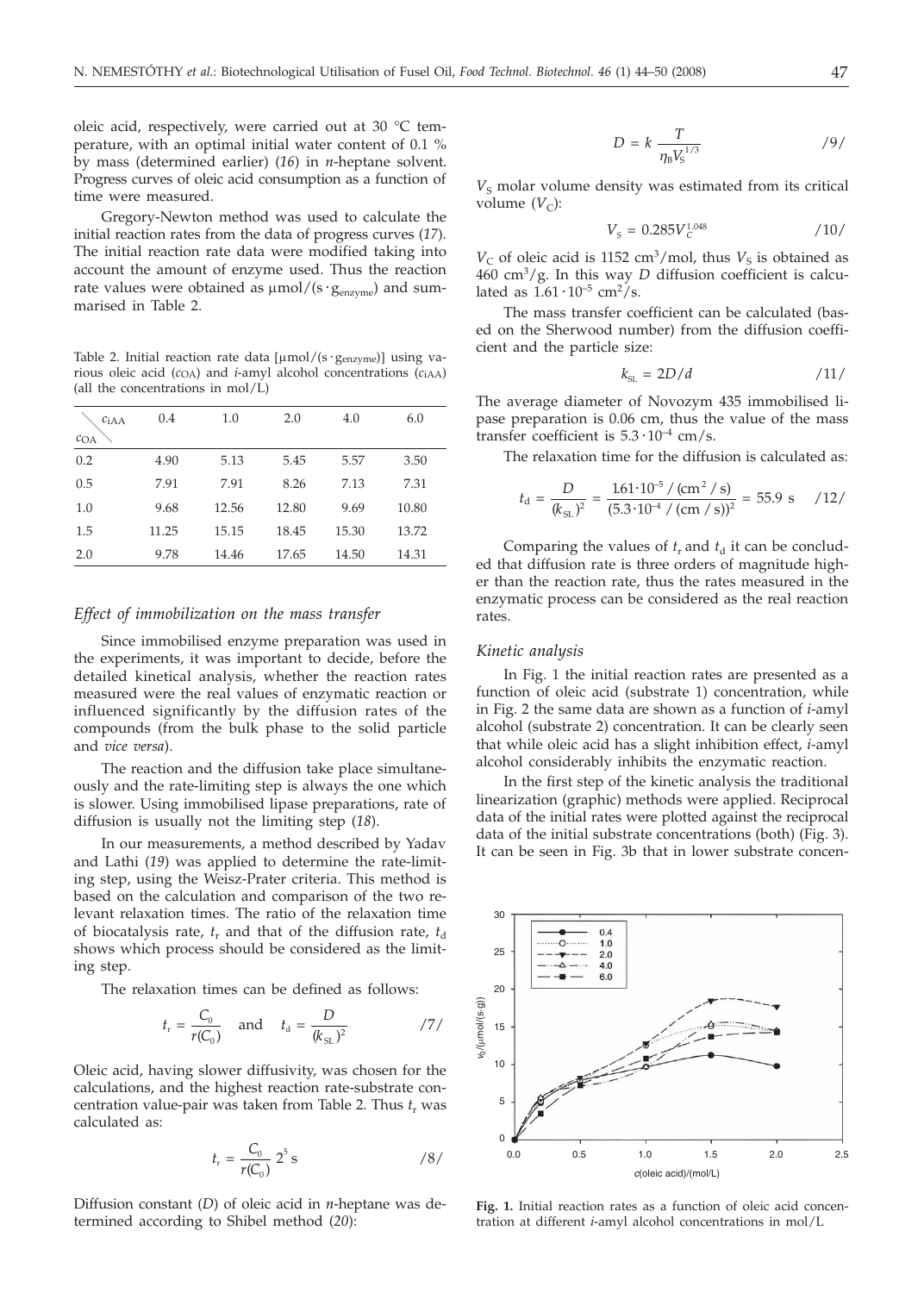

**Fig. 2**. Initial reaction rates as a function of *i*-amyl alcohol concentration at different oleic acid concentrations in mol/L

trations the lines are parallel, implying ping-pong bi-bi mechanism. However, in higher substrate concentrations the lines keep steeply upwards towards the ordinate, which means that inhibition (by the alcohol compound) occurred. Thus the kinetic parameters cannot be determined graphically and the mechanism of inhibitions cannot be doubtlessly decided.



**Fig. 3.** Lineweaver-Burk linearization of the reaction rate. Substrate concentration data for a) oleic acid and b) *i*-amyl alcohol

Ping-pong bi-bi kinetic models having 3 (Eq. 3), 4 (Eq. 4) and 5 (Eq. 6) parameters were used for the description of the enzymatic esterification and the parameters were calculated based on the experimental data. In the calculation, a variation of simplex method was applied, namely the Nelder-Mead method, which is more sensitive for the initial values of the parameters and slower than the original simplex method, but it provides more accurate final results (*21*).

Since the method is sensitive for the initial values of the parameters, a two-step method was elaborated. The principle of the complete modelling system is outlined in Fig. 4. In the first step, the values of kinetic parameters were estimated by a special programme, applying a simplified model (Lucenz 4 programme by A.G. Clark, New Zealand) with no inhibition, using the experimental data. Thus the instability of the method was eliminated. The estimated kinetic parameters obtained were then used as initial parameters for the extended kinetic model. Having checked the kinetic results by comparing the experimental data, the program either refused the results and started another circle, modifying one or more parameters according to the Nelder-Mead method, or accepted the results.



**Fig. 4.** Scheme of the two-stage parameter determination

During the procedure, the programme was run on data belonging to only one acid concentration, otherwise divergence occurred. In this way the parameters were obtained for every acid concentration, which were used in a final run of the programme, where errors were minimised.

In Table 3 values of the determined parameters are summarized, and in Fig. 5 the experimental and calculated initial reaction rates are shown. It can be seen from the value of  $\mathbb{R}^2$ , that the 4-parameter model (taking into account the inhibitions, as well) described better the kinetics of enzymatic *i*-amyl oleate synthesis than the 3- -parameter model.

However, the 5-parameter model is not more accurate than the 4-parameter one (value of  $\mathbb{R}^2$  is the same), therefore it is not reasonable to use the more complicated model. This theory was checked by using *F*-statistics (*22*), where the significance level used was p=0.05. As the result shows the 3-parameter model was significantly different compared to the 4- and 5-parameter models, while the difference between the 4- and 5-parameter models was found not significant.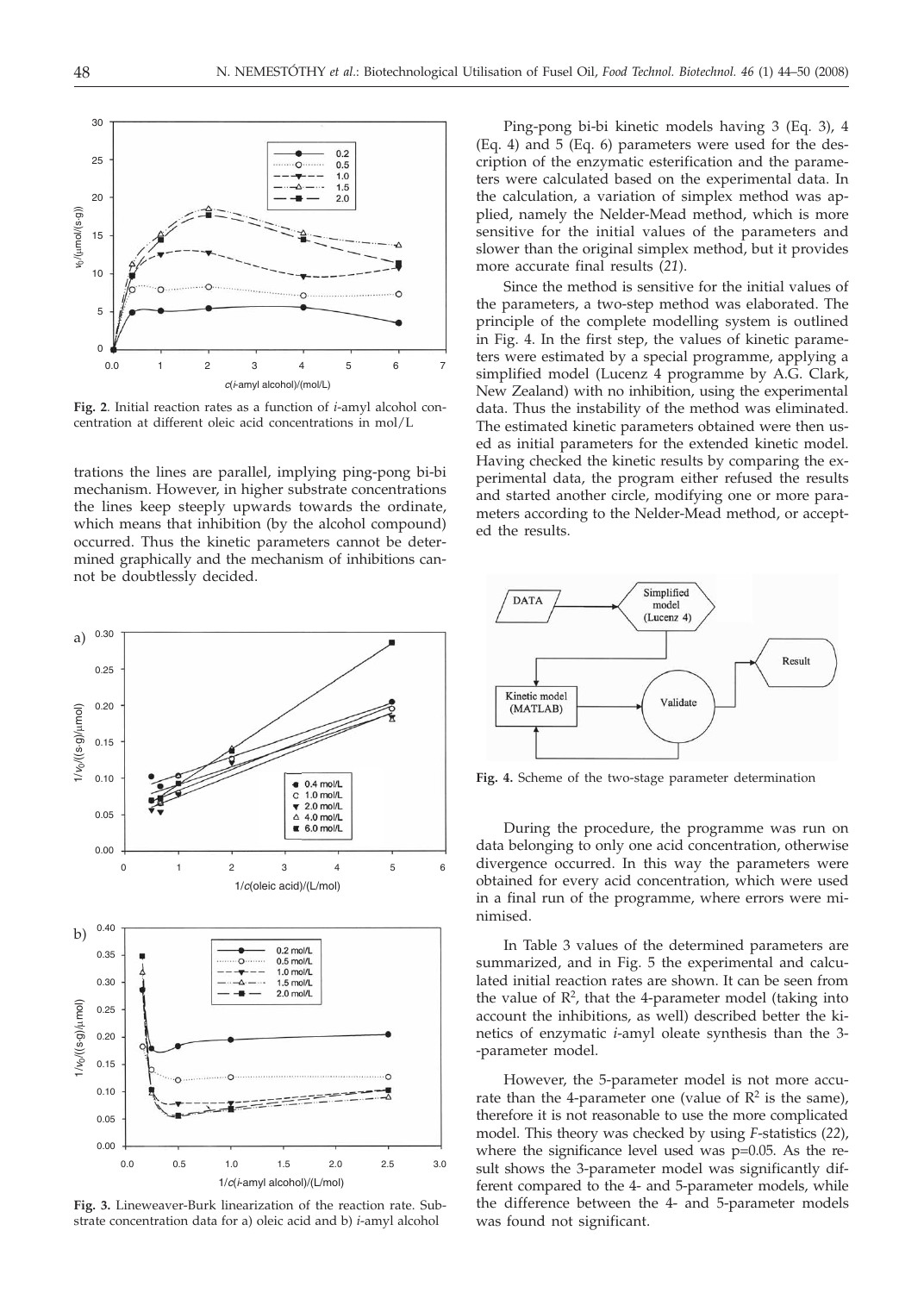| Parameters                  | Three-<br>-parameter<br>model | Four-<br>-parameter<br>model | Five-<br>-parameter<br>model |
|-----------------------------|-------------------------------|------------------------------|------------------------------|
| $V_{\rm m}/(\mu$ mol/(s·g)) | 23.5                          | 30.8                         | 29.9                         |
| $K_A/(mol/L)$               | 0.86                          | 0.65                         | 0.55                         |
| $K_B/(mol/L)$               | 0.19                          | 0.58                         | 0.53                         |
| K <sub>iB</sub> /(mol/L)    |                               | 3.2                          | 2.7                          |
| $K_{AB}/(mol/L)$            |                               |                              | 0.055                        |
| $R^2(-)$                    | 0.952                         | 0.975                        | 0.975                        |
| $ARE*/%$                    | 12.2                          | 3.1                          | 2.8                          |

Table 3. Parameters of the kinetic models

\*average relative error



**Fig. 5.** Initial reaction rates as a function of *i*-amyl alcohol concentration at different oleic acid concentrations in mol/L; dots are the measured values, lines are calculated from the 4-parameter model

The results of the modelling were intended to be compared with other literature data, however no similar results were found in the published material. Either the substrates of the esterification, or the enzyme applied were different, thus the parameters were not possible to compare.

#### **Conclusions**

Kinetic model for description of the enzymatic esterification of oleic acid and *i*-amyl alcohol has been, according to our best knowledge, elaborated and presented for the first time in literature. The model is based on the ping-pong bi-bi mechanism and not only the product, but substrate inhibition is taken into account, as well. The model fitted well to the experimental data (checked by  $\mathbb{R}^2$  values), though the measurements covered an extremely wide concentration range.

The kinetic model containing the determined parameters can be used in a particular enzymatic esterification reaction for calculations of the optimal conditions of various aspects, like highest yield, lowest acid residue, lowest amount of enzyme, shortest reaction time, *etc.* Moreover, we are planning to apply the model for bioreactor

design to realise continuous enzymatic *i*-amyl oleate synthesis by lipase.

#### *Acknowledgements*

The authors thank Novo Nordisk (Denmark) for providing the Novozym 435 lipase preparation for the experiments as a gift. N. Nemestóthy acknowledges the 6-month scholarship of Richter Gedeon CA for completion of the PhD dissertation.

#### **List of symbols**

| A, B                                                                  | substrate concentrations (mol/L)                                                  |
|-----------------------------------------------------------------------|-----------------------------------------------------------------------------------|
| $C_0$                                                                 | substrate concentration in the liquid<br>phase (mol/L)                            |
| D                                                                     | diffusion coefficient of the substrate<br>in the liquid bulk phase $\rm (cm^2/s)$ |
| d                                                                     | particle size (cm)                                                                |
| E                                                                     | enzyme concentration $(g/L)$                                                      |
| F                                                                     | concentration of modified enzyme<br>(g/L)                                         |
| $K_A$ , $K_B$ , $K_P$ , $K_O$                                         | Michaelis-Menten constants (mol/L)                                                |
| $K_{AB}$ , $K_{AB}$                                                   | ping-pong parameters (mol/L)                                                      |
| $K_{\text{eq}}$                                                       | equilibrium constant (-)                                                          |
| $K_{\text{iB}}$ , $K_{\text{iA}}$ , $K_{\text{iQ}}$ , $K_{\text{iP}}$ | inhibition constants $(mol/L)$                                                    |
| $k_{\text{SL}}$                                                       | mass transfer coefficient of<br>solid-liquid interface (cm/s)                     |
| $k_{\rm v}$                                                           | reaction rate constants                                                           |
| P, Q                                                                  | product concentrations (mol/L)                                                    |
| $r(C_0)$                                                              | reaction rate $(mol/(L \cdot s))$                                                 |
| T                                                                     | temperature (K)                                                                   |
| ta                                                                    | relaxation time of diffusion rate (s)                                             |
| $t_{\rm r}$                                                           | relaxation time of biocatalysis rate (s)                                          |
| υ                                                                     | initial reaction rate $(\mu mol/(s \cdot g))$                                     |
| $V_c$                                                                 | critical volume (cm <sup>3</sup> /mol)                                            |
| $V_{\rm m}$                                                           | maximum reaction rate $(\mu mol/(s \cdot g))$                                     |
| $V_{\rm S}$                                                           | molar volume density $\left(\text{cm}^3/\text{g}\right)$                          |
| $\eta_{\rm B}$                                                        | viscosity (mPa $(cP)$ )                                                           |

#### **References**

- *1.* N. Dörmõ, K. Bélafi-Bakó, L. Bartha, U. Ehrenstein, L. Gubicza, Manufacture of an environmental-safe biolubricant from fusel oil by enzymatic esterification in solvent-free system, *Biochem. Eng. J. 21* (2004) 229–234.
- *2.* A. Özgülsün, F. Karaosmanoglu, M. Tüter, Esterification reaction of oleic acid with fusel oil fraction for production of lubricating oil, *JAOCS, 77* (2000) 105–109.
- *3.* J. Bodnár, L. Gubicza, L.P. Szabó*,* Enantiomeric separation of 2–chloropropionic acid by enzymatic esterification in organic solvents, *J. Mol. Catal. 61* (1990) 353–361.
- *4.* L. Gubicza, A. Szakács-Schmidt, Effect of the reaction conditions on the enantioselective esterification using *Candida cylindracea* lipase, *Biocatalysis, 9* (1994) 131–143.
- *5.* L. Gubicza, N. Nemestóthy, T. Fráter, K. Bélafi-Bakó*,* Enzymatic esterification in ionic liquids integrated with pervaporation for water removal, *Green Chem*. *5* (2003) 236–239.
- *6.* O. Ulbert, T. Fráter, K. Bélafi-Bakó, L. Gubicza, Enhanced enantioselectivity of *Candida rugosa* lipase in ionic liquids